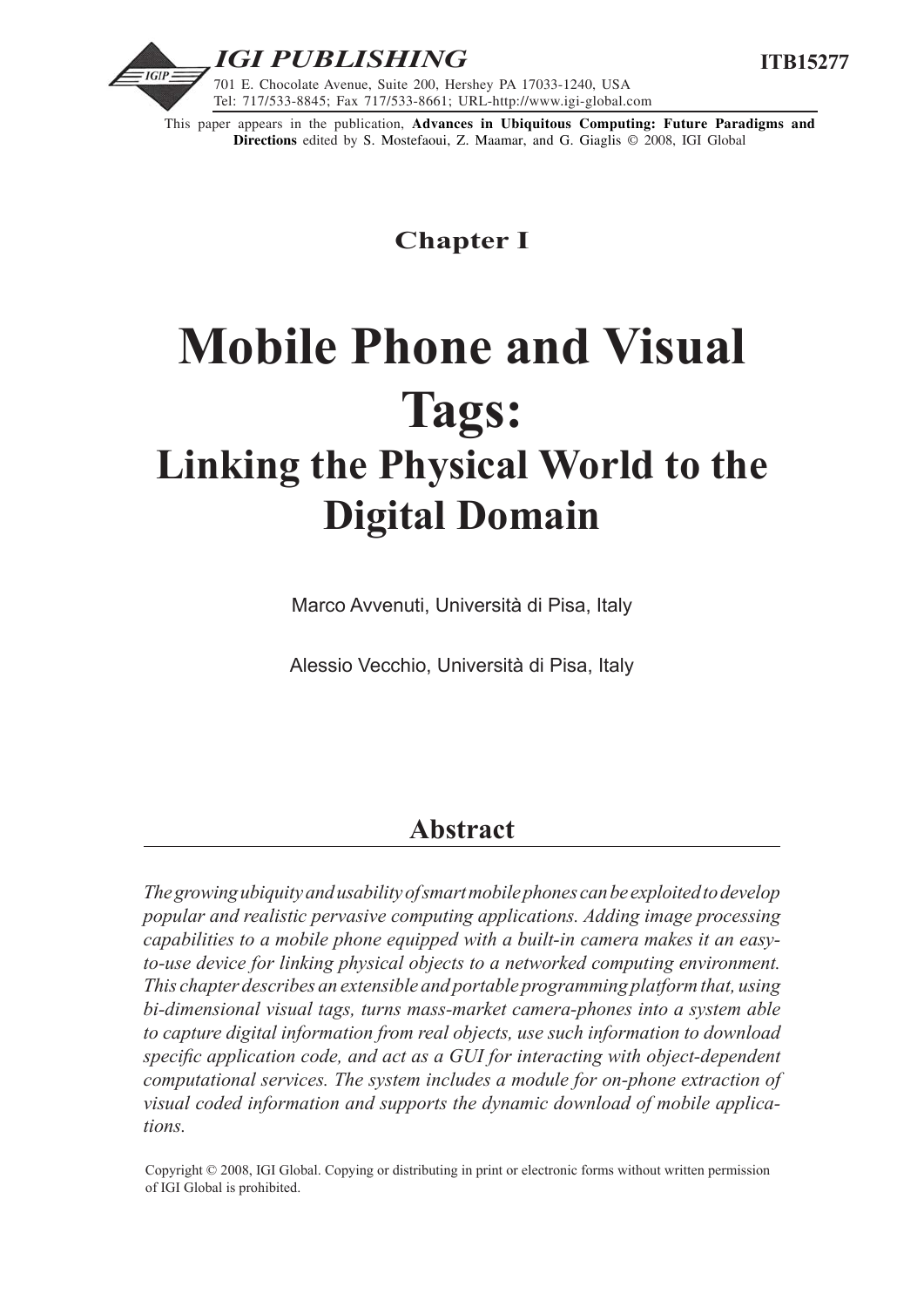#### 2 Avvenuti & Vecchio

Despite the significant progress in both hardware and software technologies, Weiser's vision (1991) of an almost invisible computing and communication infrastructure able to augment the physical world with human-centric, seamless services is still not completely realizable or economically convenient. However, the deployment of ubiquitous computing applications can be significantly eased if a personal device is included as the access medium. The most obvious candidates are mobile phones, as they are in constant reach of their users, have wireless connectivity capabilities, and are provided with increasing computing power (Abowd, 2005). Moreover, an always growing number of commercially available devices are equipped with an integrated camera; according to recent studies, over 175 million camera phones were shipped in 2004 and, by the end of the decade, the global population of cameraphones is expected to surpass 1 billion.

Camera-phones enable a very natural and intuitive model of interaction between humans and the surrounding environment. Instead of manually getting information or editing service configurations, one can just point at a physical object to express one's will to use it; taking a picture of the object would suffice to set up the link with the offered services. The locality, spontaneousness and ubiquity of such an interaction perfectly fit with the pervasive computing paradigm, allowing us to access *context-dependent* services anywhere, anytime.

Capturing digital information from images is not a trivial task, especially when resource-constrained devices are used. To ease the acquisition process, objects can be labeled with visual tags, that is, bi-dimensional barcodes that encode context data. A programmable camera-phone can execute an image processing routine to read and decode the visual tag, without the need for additional hardware. Extracted data directly can provide information about the resource or, if the amount of information is too large, the visual tag can encode a resource identifier that can be used to gather information from the network.

Research in this area has contributed to the design of several barcode recognition algorithms and to envisage new interactive applications. The growing interest in this topic is also demonstrated by the release of commercial systems, which mainly focus on exploiting visual tags to link products or services to specific Web pages on the mobile Internet. However, we observe that currently available systems either lack in flexibility, as the software must be already installed onto the mobile device and cannot be dynamically extended in order to interact with new classes of resources, or run on specific hw/sw platforms (e.g., Symbian OS), thus preventing the deployment of services on most of the camera-phones already shipped or in production in the near future. Finally, architecture insights of commercial systems are rarely documented.